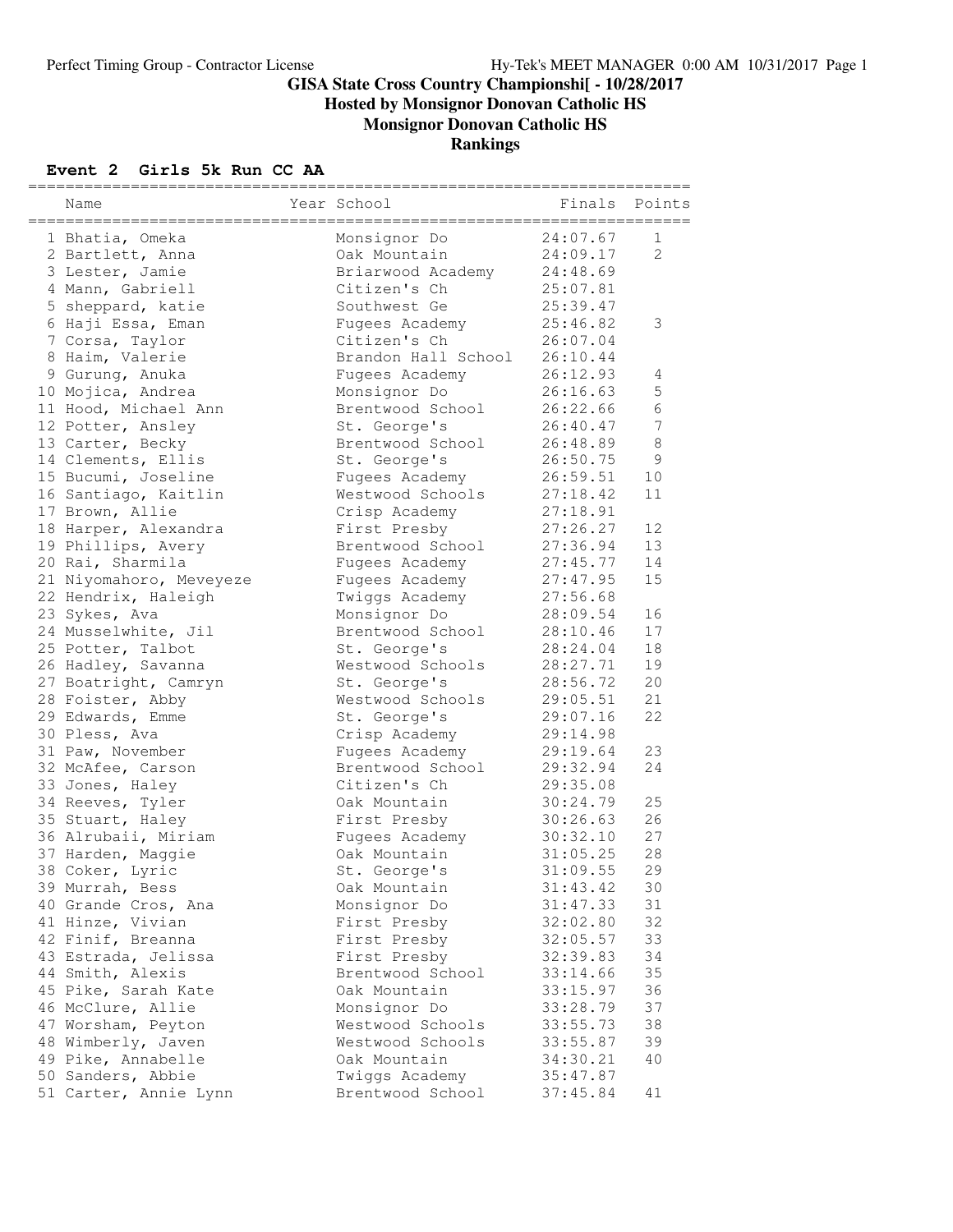**Hosted by Monsignor Donovan Catholic HS**

# **Monsignor Donovan Catholic HS**

#### **Rankings**

#### **....Event 2 Girls 5k Run CC AA**

| 52 Jones, Alycia                                                  |                        |       | First Presby           |           |               |                | 40:20.71 | 42   |      |      |           |
|-------------------------------------------------------------------|------------------------|-------|------------------------|-----------|---------------|----------------|----------|------|------|------|-----------|
|                                                                   |                        |       | Team Scores            |           |               |                |          |      |      |      |           |
| Rank Team                                                         |                        | Total | $1 \quad \blacksquare$ | 2         | $\mathcal{B}$ | $\overline{4}$ | 5        | $*6$ | $*7$ | $*8$ | $\star$ Q |
| 1 Fugees Academy<br>Total Time: 2:14:32.98<br>Average:            | 26:54.60               | 46    | 3                      | $4 \quad$ | 10            | 14             | 15       | 23   | 27   |      |           |
| 2 Brentwood School<br>Total Time:<br>Average:                     | 2:18:31.90<br>27:42.38 | 68    | 6                      | 8         | 13            | 17             | 2.4      | 35   | 41   |      |           |
| 3 St. George's Episcopal Sc<br>Total Time: 2:19:59.14<br>Average: | 27:59.83               | 76    | 7                      | 9         | 18            | 20             | 22       | 29   |      |      |           |
| 4 Monsignor Donovan Catholi<br>Total Time: 2:23:49.96             | Average: 28:46.00      | 90    | $\mathbf{1}$           | $5 -$     | 16            | 31             | 37       |      |      |      |           |
| 5 Oak Mountain Academy<br>Total Time:<br>Average:                 | 2:30:38.60<br>30:07.72 | 121   | 2                      | 25        | 28            | 30             | 36       | 40   |      |      |           |
| 6 Westwood Schools<br>Total Time:<br>Average:                     | 2:32:43.24<br>30:32.65 | 128   | 11                     | 19        | 21            | 38             | 39       |      |      |      |           |
| 7 First Presbyterian Christ<br>Total Time: 2:34:41.10<br>Average: | 30:56.22               | 137   | 12                     | 26        | 32            | 33             | 34       | 42   |      |      |           |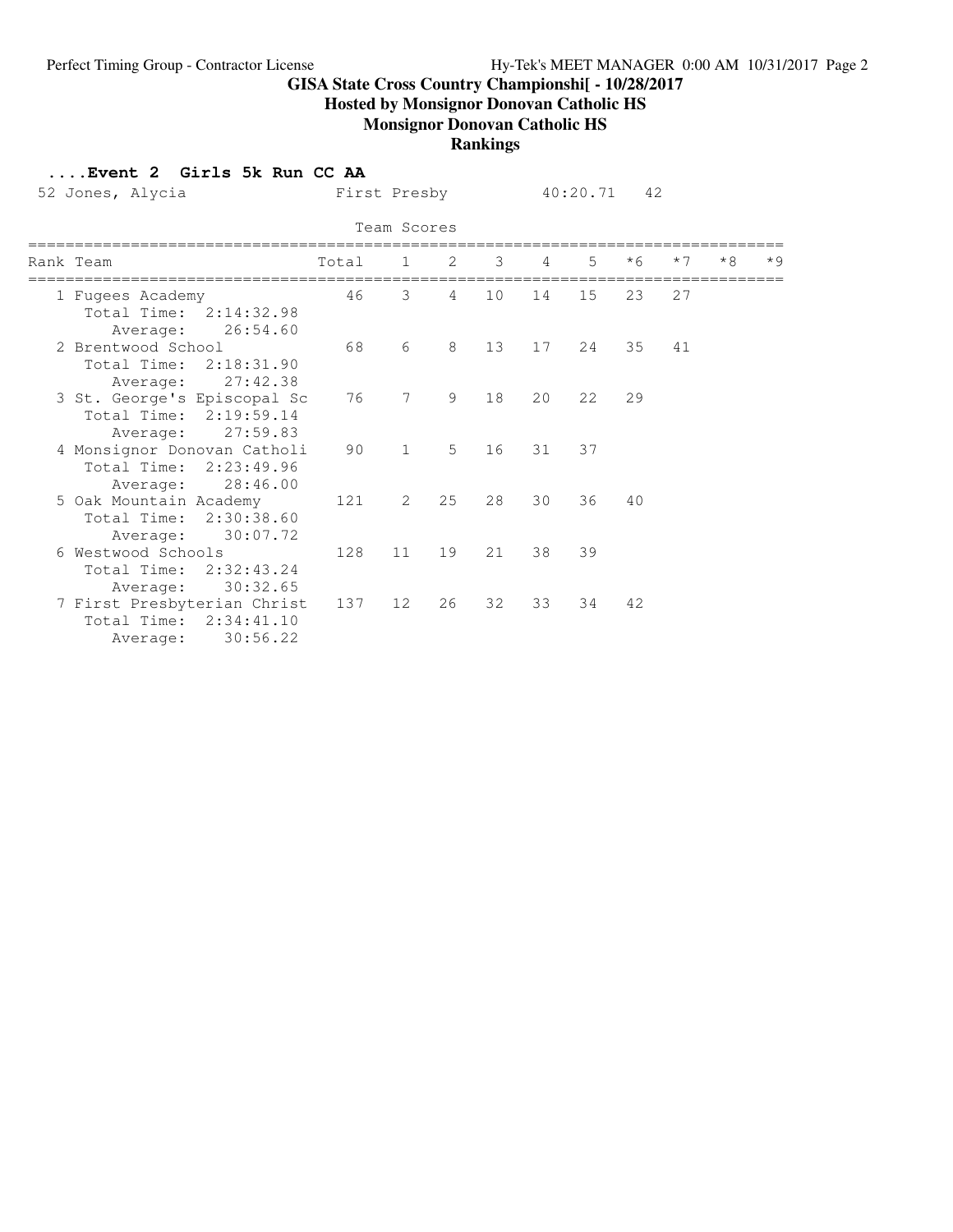**Hosted by Monsignor Donovan Catholic HS**

**Monsignor Donovan Catholic HS**

## **Rankings**

## **Event 4 Boys 5k Run CC AA**

| Name                     | Year School<br>-------------------------- | Finals Points<br>:====== |                |
|--------------------------|-------------------------------------------|--------------------------|----------------|
| 1 Adum, Aseli            | Fugees Academy                            | 18:27.49                 | $\mathbf{1}$   |
| 2 Bashir, Asad           | Fugees Academy                            | 18:32.43                 | 2              |
| 3 Potter, Sam            | St. George's                              | 18:41.06                 | $\mathfrak{Z}$ |
| 4 Barge, Thaddee         | Fugees Academy                            | 18:47.79                 | $\overline{4}$ |
| 5 Orsini, Larry          | The Cottage School                        | 18:48.09                 | 5              |
| 6 Norrell, Nevan         | Monsignor Do                              | 18:55.87                 | 6              |
| 7 Auslander, Will        | Monsignor Do                              | 18:56.97                 | $\overline{7}$ |
| 8 Clements, Leighton     | St. George's                              | 20:19.87                 | $\,8\,$        |
| 9 Nobles, Owen           | Twiggs Academy                            | 20:41.56                 | $\mathsf 9$    |
| 10 Tha, Chan             | Fugees Academy                            | 20:50.62                 | 10             |
| 11 Lopez, Johann         | Monsignor Do                              | 21:14.33                 | 11             |
| 12 Muise, Allan          | St. George's                              | 21:27.75                 | 12             |
| 13 Johnson, Brent        | Westwood Schools                          | 21:30.36                 | 13             |
| 14 Bik, Dawt             | Fugees Academy                            | 21:40.83                 | 14             |
| 15 Boyen, Hagan          | Brentwood School                          | 21:43.46                 | 15             |
| 16 Daniels, John Dean    | Westwood Schools                          | 22:00.43                 | 16             |
| 17 Bynum, Turner         | The Cottage School                        | 22:01.45                 | 17             |
| 18 Boyles, Brett         | The Cottage School                        | 22:11.61                 | 18             |
| 19 Long, Gray            | St. George's                              | 22:24.34                 | 19             |
| 20 Peacock, Albert       | Citizen's Ch                              | 22:26.62                 | 20             |
| 21 Kitchens, Christopher | Brentwood School                          | 22:27.27                 | 21             |
| 22 Godwin, Caden         | Westwood Schools                          | 22:29.53                 | 22             |
| 23 Sum, Pau              | Fugees Academy                            | 22:38.43                 | 23             |
| 24 Ohana, Emmanuel       | Monsignor Do                              | 22:41.24                 | 24             |
| 25 Hendrickson, Shane    | The Cottage School                        | 22:42.29                 | 25             |
| 26 Conroy, William       | The Cottage School                        | 22:45.62                 | 26             |
| 27 Harris, Jonte         | Westwood Schools                          | 22:53.27                 | 27             |
| 28 Hoeve, Alex           | The Cottage School                        | 22:58.42                 | 28             |
| 29 Moore, Evan           | Briarwood Academy                         | 23:03.78                 |                |
| 30 Potter, Jeremy        | St. George's                              | 23:07.20                 | 29             |
| 31 Cochran, Walt         | Westwood Schools                          | 23:11.15                 | 30             |
| 32 Tamer, Mohamad        | Fugees Academy                            | 23:20.31                 | 31             |
| 33 Miller, Matt          | Brentwood School                          | 23:22.65                 | 32             |
| 34 Ricketson, Aj         | Citizen's Ch                              | 23:25.30                 | 33             |
| 35 Cross, Ben            | St. George's                              | 23:28.18                 | 34             |
| 36 Wilson, Drew          | Brentwood School                          | 23:41.31                 | 35             |
| 37 Foglia, Vincent       | Brentwood School                          | 23:46.60                 | 36             |
| 38 Sampson, Carlos       | Windsor Academy                           | 23:58.46                 |                |
| 39 Hortman, Levi         | Twiggs Academy                            | 24:03.37                 | 37             |
| 40 Smith, Nicholas       | The Cottage School                        | 24:12.14                 | 38             |
| 41 Jackson, Javohn       | First Presby                              | 24:32.93                 | 39             |
| 42 Bailey, Colton        | Citizen's Ch                              | 24:35.64                 | 40             |
| 43 Waldron, Will         | Citizen's Ch                              | 24:45.48                 | 41             |
| 44 Mulder, Will          | St. George's                              | 25:18.01                 | 42             |
| 45 Mccartney, Jacob      | First Presby                              | 25:35.33                 | 43             |
| 46 Pollock, Cole         | Westwood Schools                          | 25:49.14                 | 44             |
| 47 Shimkets, Darien      | Monsignor Do                              | 25:49.94                 | 45             |
| 48 Fu, Steve             | Monsignor Do                              | 26:26.20                 | 46             |
| 49 Sanders, Ayden        | Twiggs Academy                            | 26:27.80                 | 47             |
| 50 Fountain, Lance       | Citizen's Ch                              | 26:58.32                 | 48             |
| 51 Kuehler, Benjamin     | Monsignor Do                              | 27:41.54                 | 49             |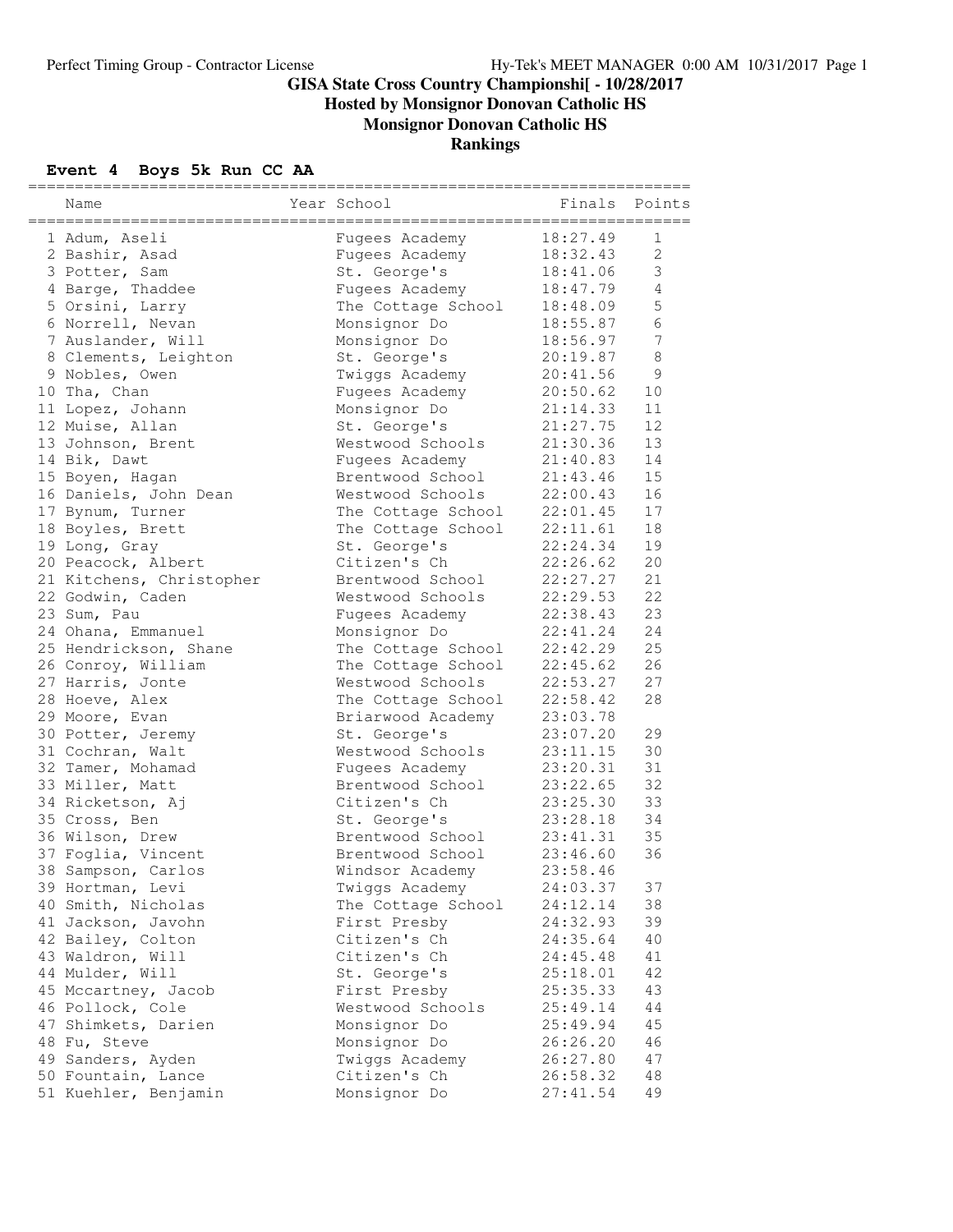**Hosted by Monsignor Donovan Catholic HS**

**Monsignor Donovan Catholic HS**

#### **Rankings**

# **....Event 4 Boys 5k Run CC AA**

|               |                      | $\ldots$ is velocing the boys of run come. |       |                             |                  |               |     |                   |      |      |      |           |
|---------------|----------------------|--------------------------------------------|-------|-----------------------------|------------------|---------------|-----|-------------------|------|------|------|-----------|
|               | 52 Godwin, Cameron   |                                            |       |                             | Westwood Schools |               |     | 27:52.91          | 50   |      |      |           |
|               | 53 Raughton, Tj      |                                            |       |                             | Brentwood School |               |     | 27:54.61          | 51   |      |      |           |
|               | 54 Sanders, Ryan     |                                            |       | Twiggs Academy              |                  |               |     | 28:07.29          | 52   |      |      |           |
|               | 55 Finif, Gavin      |                                            |       | First Presby                |                  |               |     | 28:22.42          | 53   |      |      |           |
|               | 56 Crider, Caleb     |                                            |       | Twiggs Academy              |                  |               |     | 29:36.68          | 54   |      |      |           |
|               | 57 Hinze, David      |                                            |       | First Presby                |                  |               |     | 29:54.21          | 55   |      |      |           |
|               | 58 Johnson, Bennett  |                                            |       | Southwest Ge                |                  |               |     | 30:22.57          |      |      |      |           |
|               | 59 Lormis, Weston    |                                            |       | First Presby                |                  |               |     | 31:34.33          | 56   |      |      |           |
| 60 Stuart, KC |                      |                                            |       | Southwest Ge                |                  |               |     | 31:34.39          |      |      |      |           |
|               | 61 Carter, Andrew    |                                            |       | First Presby                |                  |               |     | 38:30.00          | 57   |      |      |           |
|               |                      |                                            |       | Team Scores                 |                  |               |     |                   |      |      |      |           |
| Rank Team     |                      |                                            | Total | $\mathbf{1}$                | $\overline{2}$   | 3             | 4   | 5                 | $*6$ | $*7$ | $*8$ | $\star$ 9 |
|               | 1 Fugees Academy     |                                            | 31    | ===========<br>$\mathbf{1}$ | 2                | ========<br>4 | 10  | -----------<br>14 | 23   | 31   |      |           |
|               |                      | Total Time: 1:38:19.16                     |       |                             |                  |               |     |                   |      |      |      |           |
|               | Average:             | 19:39.84                                   |       |                             |                  |               |     |                   |      |      |      |           |
|               |                      | 2 St. George's Episcopal Sc                | 71    | 3                           | $\,8\,$          | 12            | 19  | 29                | 34   | 42   |      |           |
|               | Total Time:          | 1:46:00.22                                 |       |                             |                  |               |     |                   |      |      |      |           |
|               | Average:             | 21:12.05                                   |       |                             |                  |               |     |                   |      |      |      |           |
|               | 3 The Cottage School |                                            | 91    | 5                           | 17               | 18            | 25  | 26                | 28   | 38   |      |           |
|               | Total Time:          | 1:48:29.06                                 |       |                             |                  |               |     |                   |      |      |      |           |
|               | Average:             | 21:41.82                                   |       |                             |                  |               |     |                   |      |      |      |           |
|               |                      | 4 Monsignor Donovan Catholi                | 93    | 6                           | 7                | 11            | 2.4 | 45                | 46   | 49   |      |           |
|               | Total Time:          | 1:47:38.35                                 |       |                             |                  |               |     |                   |      |      |      |           |
|               | Average:             | 21:31.67                                   |       |                             |                  |               |     |                   |      |      |      |           |
|               | 5 Westwood Schools   |                                            | 108   | 13                          | 16               | 22            | 27  | 30                | 44   | 50   |      |           |
|               | Total Time:          | 1:52:04.74                                 |       |                             |                  |               |     |                   |      |      |      |           |
|               | Average:             | 22:24.95                                   |       |                             |                  |               |     |                   |      |      |      |           |
|               | 6 Brentwood School   |                                            | 139   | 15                          | 21               | 32            | 35  | 36                | 51   |      |      |           |
|               | Total Time:          | 1:55:01.29                                 |       |                             |                  |               |     |                   |      |      |      |           |
|               | Average:             | 23:00.26                                   |       |                             |                  |               |     |                   |      |      |      |           |
|               |                      | 7 Citizen's Christian Acade                | 182   | 20                          | 33               | 40            | 41  | 48                |      |      |      |           |
|               |                      | Total Time: 2:02:11.36                     |       |                             |                  |               |     |                   |      |      |      |           |
|               |                      | 24:26.28                                   |       |                             |                  |               |     |                   |      |      |      |           |
|               | Average:             |                                            |       |                             | 37               |               | 52  | 54                |      |      |      |           |
|               | 8 Twiggs Academy     |                                            | 199   | 9                           |                  | 47            |     |                   |      |      |      |           |
|               | Total Time:          | 2:08:56.71                                 |       |                             |                  |               |     |                   |      |      |      |           |
|               | Average:             | 25:47.34                                   |       |                             |                  |               |     |                   |      |      |      |           |
|               |                      | 9 First Presbyterian Christ                | 246   | 39                          | 43               | 53            | 55  | 56                | 57   |      |      |           |
|               | Total Time:          | 2:19:59.22                                 |       |                             |                  |               |     |                   |      |      |      |           |
|               | Average:             | 27:59.85                                   |       |                             |                  |               |     |                   |      |      |      |           |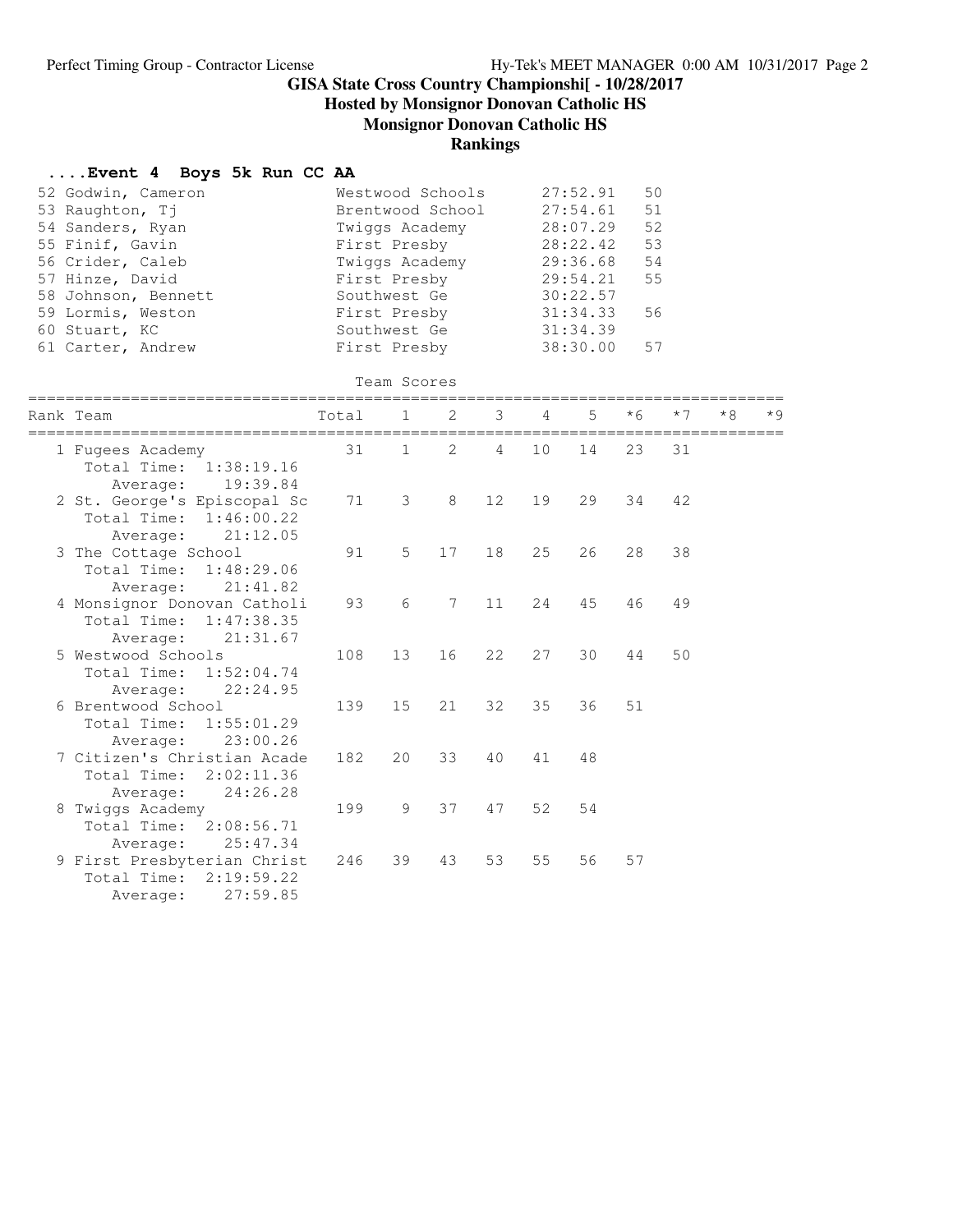**Hosted by Monsignor Donovan Catholic HS**

**Monsignor Donovan Catholic HS**

#### **Rankings**

#### **Event 1 Girls 5k Run CC AAA**

| Name                                                   | Year School                            | Finals Points        |                |
|--------------------------------------------------------|----------------------------------------|----------------------|----------------|
| .==================================<br>1 Samson, Janie | Trinity Chri                           | ======<br>20:23.34   | 1              |
| 2 Bridges, Camryn                                      | Deerfield-Wi                           | 20:52.96             | $\overline{2}$ |
| 3 LeRoy, Karmen                                        | Trinity Chri                           | 20:56.55             | 3              |
| 4 Holodak, Jamie                                       | Augusta Prep                           | 21:11.62             | $\overline{4}$ |
| 5 Augenstein, Charlotte                                | Deerfield-Wi                           | 21:34.09             | 5              |
| 6 Ellis, Grace                                         | Augusta Prep                           | 21:46.77             | 6              |
| 7 Del Bosque, Julia                                    | Holy Spirit                            | 22:01.71             | $\overline{7}$ |
| 8 Del Bosque, Camila                                   | Holy Spirit                            | 22:07.09             | $\,8\,$        |
| 9 Joseph, Molly                                        | Augusta Prep                           | 22:25.51             | 9              |
| 10 Ryan, Emery                                         | John Milledg                           | 22:32.57             |                |
| 11 Wellons, Sovi                                       | Unattached                             | 22:35.61             |                |
| 12 Nava, Zenia                                         | Augusta Prep                           | 23:04.53             | 10             |
| 13 Wilson, Salley                                      | Augusta Prep                           | 23:05.82             | 11             |
| 14 Bell, Ryleigh                                       | Southland Academy                      | 23:12.97             | 12             |
| 15 Burrell, Jadie                                      | Southland Academy                      | 23:19.88             | 13             |
| 16 Holt, Hadley                                        | Deerfield-Wi                           | 23:28.14             | 14             |
| 17 Sherrod, Kayleigh                                   | Trinity Chri                           | 23:29.23             | 15             |
| 18 Samson, Maddie                                      | Trinity Chri                           | 23:29.77             | 16             |
| 19 Toler, Sophia                                       | Trinity Chri                           | 23:31.21             | 17             |
| 20 O'Linn, Riley                                       | Valwood School                         | 23:33.14             | 18             |
| 21 Clark, Brenna                                       | Valwood School                         | 23:34.12             | 19             |
| 22 Hallman, Catherine                                  | Unattached                             | 23:49.44             |                |
| 23 Bourque, Sami                                       | Trinity Chri                           | 23:56.15             | 20             |
| 24 Varela, Sofia                                       | Trinity Chri                           | 24:02.99             | 21             |
| 25 Runyan, Ellie                                       | Frederica Academy                      | 24:08.67             |                |
| 26 Brock, Josephine                                    | Frederica Academy                      | 24:11.43             |                |
| 27 Conner, Ansley                                      | Bulloch Academy                        | 24:17.56             | 22             |
| 28 Law, Elizabeth                                      | Southland Academy                      | 24:18.82             | 23             |
| 29 Hayes, Sydney                                       | Southland Academy                      | 24:18.85             | 24             |
| 30 Irvin, Bailey                                       | Deerfield-Wi                           | 24:20.06             | 25             |
| 31 Castor, Madeline                                    | Valwood School                         | 24:28.45             | 26             |
| 32 Green, Jolie                                        | Valwood School                         | 24:28.86             | 27             |
| 33 Murray, Mary Hunt                                   | Augusta Prep                           | 24:43.18             | 28             |
| 34 Woody, Astana                                       | Dominion Christian                     | 24:55.60             |                |
| 35 Williams, Grace                                     | Trinity Chri                           | 25:01.57             | 29             |
| 36 Willcox, Deena                                      | Deerfield-Wi                           | 25:02.73             | 30             |
| 37 Bailey, Olivia                                      | Trinity Chri                           | 25:03.26             | 31             |
| 38 Koehler, Elana                                      | Augusta Prep                           | 25:05.07             | 32             |
| 39 Robertson, Faith                                    | Trinity Chri                           | 25:11.38             | 33             |
| 40 Walker, Hanna                                       | Trinity Chri                           | 25:11.81             | 34             |
| 41 Paulk, Caroline                                     | Westminster                            | 25:20.22             | 35             |
| 42 Duran, Anamaria                                     | Holy Spirit                            | 25:26.74             | 36             |
| 43 West, Bailey                                        | Trinity Chri                           | 25:27.31             | 37             |
| 44 Mock, Hannah                                        | Bulloch Academy                        | 25:29.65             | 38             |
| 45 Been, Merrill                                       | Frederica Academy                      | 25:32.17             |                |
| 46 Exum, Alex                                          |                                        |                      | 39             |
| 47 Fort, Calyn                                         | Southland Academy<br>Southland Academy | 25:32.43<br>25:33.12 | 40             |
|                                                        | Pinewood Christian                     | 25:43.48             | 41             |
| 48 Griffin, Emily                                      | Atlanta Girl                           |                      | 42             |
| 49 Madrid, Isabella                                    | Atlanta Girl                           | 25:44.79             | 43             |
| 50 Mast, Audrey<br>51 Potter, Brittany                 |                                        | 25:47.84             | 44             |
|                                                        | Bulloch Academy                        | 25:52.64             |                |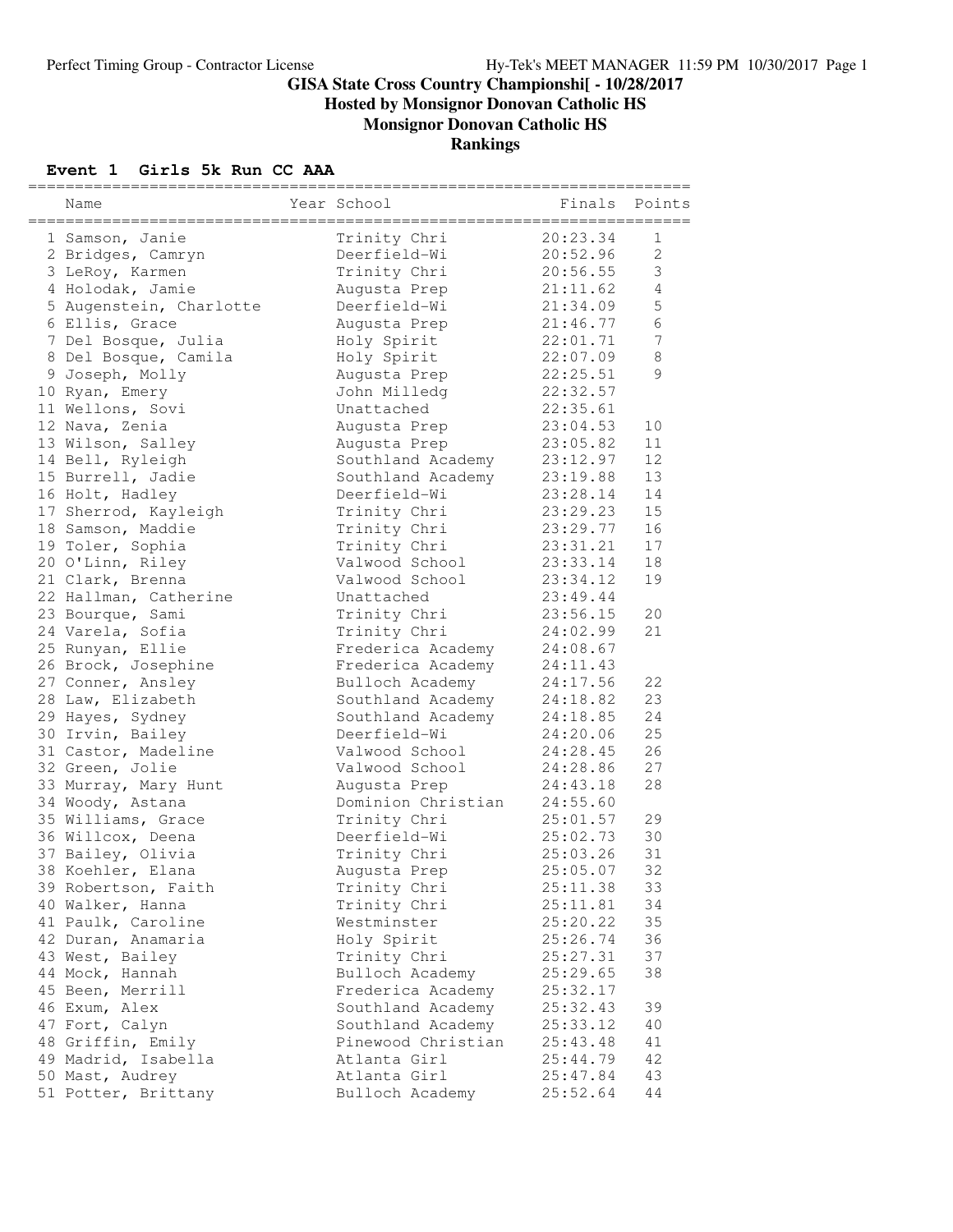**Hosted by Monsignor Donovan Catholic HS**

**Monsignor Donovan Catholic HS**

#### **Rankings**

## **....Event 1 Girls 5k Run CC AAA**

| 52 Roland, Reese          | Southland Academy          | 25:53.58 | 45 |
|---------------------------|----------------------------|----------|----|
| 53 Eaddy, Lauren          | Westminster                | 26:00.71 | 46 |
| 54 Mitchell, Libby        | Atlanta Girl               | 26:01.41 | 47 |
| 55 Green, Jordan          | Valwood School             | 26:06.30 | 48 |
| 56 Plowden, Anna          | Deerfield-Wi               | 26:08.16 | 49 |
| 57 Bass, Kennedy          | Bulloch Academy            | 26:17.21 | 50 |
| 58 Takash, Rebekah        | Deerfield-Wi               | 26:46.03 | 51 |
| 59 Hardy, Lydia           | Westfield School           | 27:01.14 |    |
| 60 Lutz, Reagan           | Westminster                | 27:09.46 | 52 |
| 61 Perez, Elizabeth       | Holy Spirit                | 27:17.71 | 53 |
| 62 Holland, Chase         | Trinity Chri               | 27:18.69 | 54 |
| 63 Brown, Lexi            | Westminster                | 27:18.83 | 55 |
| 64 Shaffer, Madison       | Pinewood Christian         | 27:39.92 | 56 |
| 65 Pegnia, Sophie         | Atlanta Girl               | 27:49.43 | 57 |
| 66 O'Quinn, Ellie         | Tift Area Academy          | 27:50.97 | 58 |
| 67 Campbell, Caroline     | Westminster                | 28:01.25 | 59 |
| 68 Samuels, Nina          | Bulloch Academy            | 28:10.89 | 60 |
| 69 Harper, Maddie         | Tift Area Academy          | 28:16.45 | 61 |
| 70 Toma-Harrold, Emily    | Atlanta Girl               | 28:40.86 | 62 |
| 71 Patel, Riya            | Pinewood Christian         | 29:00.77 | 63 |
| 72 Becker, Elizabeth      | Atlanta Girl               | 29:00.93 | 64 |
| 73 McCall, Allly          | Pinewood Christian         | 29:08.10 | 65 |
| 74 Reece, Hannah          | John Milledg               | 29:31.67 |    |
| 75 Zhou, Kiki             | Westminster                | 30:01.09 | 66 |
| 76 Burke, Ella            | Bulloch Academy            | 30:03.74 | 67 |
| 77 Whiten, Sarah          | Pinewood Christian         | 30:06.18 | 68 |
| 78 Matt, Peyton           | Tift Area Academy          | 30:09.29 | 69 |
| 79 Rich, Meaghan          | Westminster                | 30:41.82 | 70 |
| 80 Raines, Frances        | Tift Area Academy          | 30:52.80 | 71 |
| 81 McLendon, Vivian       | Pinewood Christian         | 30:58.72 | 72 |
| 82 Carswell, Abby         | Tift Area Academy          | 31:02.61 | 73 |
| 83 Li, Jenny              | Holy Spirit                | 31:37.33 | 74 |
| 84 Thompson, Haley        | Pinewood Christian         | 31:42.62 | 75 |
| 85 Toma-Harrold, Danielle | Atlanta Girl               | 32:04.55 | 76 |
| 86 Overturf, Kyndall      | Bulloch Academy            | 34:06.71 | 77 |
| 87 Hancock, Whitney       | Tift Area Academy          | 34:33.27 | 78 |
| 88 Youngblood, Holley     | John Milledg               | 39:05.92 |    |
| 89 Harbort, Jordan        | Tift Area Academy 47:18.18 |          | 79 |
|                           |                            |          |    |

| Team Scores |
|-------------|
|             |

| Rank Team                                |                   | Total 1 2 3 4 5 $*6$ $*7$ $*8$ $*9$ |                      |  |  |  |  |
|------------------------------------------|-------------------|-------------------------------------|----------------------|--|--|--|--|
| 1 Augusta Prep<br>Total Time: 1:51:34.25 |                   |                                     | 40 4 6 9 10 11 28 32 |  |  |  |  |
|                                          | Average: 22:18.85 |                                     |                      |  |  |  |  |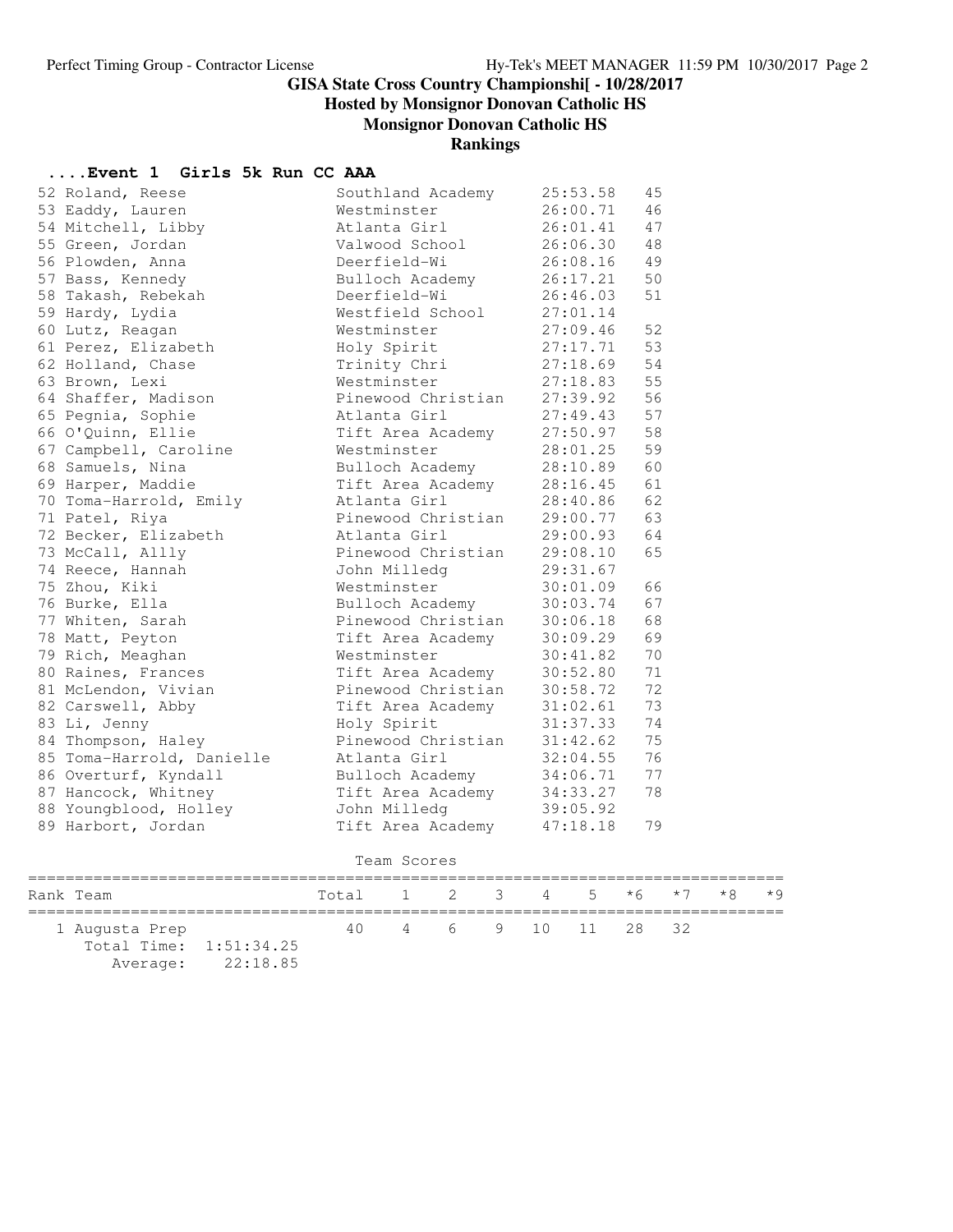**Hosted by Monsignor Donovan Catholic HS**

**Monsignor Donovan Catholic HS**

**Rankings**

| Girls 5k Run CC AAA<br>Event 1                |     |              |    |    |     |    |    |    |
|-----------------------------------------------|-----|--------------|----|----|-----|----|----|----|
| 2 Trinity Christian School                    | 68  | $\mathbf{1}$ | 3  | 16 | 17  | 31 | 54 |    |
| Total Time:<br>1:53:24.13                     |     |              |    |    |     |    |    |    |
| 22:40.83<br>Average:                          |     |              |    |    |     |    |    |    |
| 3 Deerfield-Windsor School                    | 76  | 2            | 5  | 14 | 25  | 30 | 49 | 51 |
| Total Time:<br>1:55:17.98                     |     |              |    |    |     |    |    |    |
| 23:03.60<br>Average:                          |     |              |    |    |     |    |    |    |
| 4 Southland Academy                           | 111 | 12           | 13 | 23 | 24  | 39 | 40 | 45 |
| Total Time:<br>2:00:42.95                     |     |              |    |    |     |    |    |    |
| Average:<br>24:08.59                          |     |              |    |    |     |    |    |    |
| 5 Trinity Christian- Sharps                   | 118 | 15           | 20 | 21 | 29  | 33 | 34 | 37 |
| Total Time: 2:01:41.32                        |     |              |    |    |     |    |    |    |
| 24:20.27<br>Average:                          |     |              |    |    |     |    |    |    |
| 6 Valwood School                              | 138 | 18           | 19 | 26 | 2.7 | 48 |    |    |
| Total Time:<br>2:02:10.87                     |     |              |    |    |     |    |    |    |
| 24:26.18<br>Average:                          |     |              |    |    |     |    |    |    |
| 7 Holy Spirit Preparatory                     | 178 | 7            | 8  | 36 | 53  | 74 |    |    |
| Total Time:<br>2:08:30.58                     |     |              |    |    |     |    |    |    |
| 25:42.12<br>Average:                          |     |              |    |    |     |    |    |    |
| 8 Bulloch Academy                             | 214 | 22           | 38 | 44 | 50  | 60 | 67 | 77 |
| Total Time:<br>2:10:07.95                     |     |              |    |    |     |    |    |    |
| 26:01.59<br>Average:                          |     |              |    |    |     |    |    |    |
| 9 Westminster Schools of Au                   | 247 | 35           | 46 | 52 | 55  | 59 | 66 | 70 |
| Total Time:<br>2:13:50.47                     |     |              |    |    |     |    |    |    |
| 26:46.10<br>Average:                          |     |              |    |    |     |    |    |    |
| 10 Atlanta Girls School                       | 251 | 42           | 43 | 47 | 57  | 62 | 64 | 76 |
| Total Time:<br>2:14:04.33                     |     |              |    |    |     |    |    |    |
| 26:48.87<br>Average:<br>11 Pinewood Christian |     | 41           | 56 | 63 | 65  | 68 | 72 | 75 |
| Total Time:<br>2:21:38.45                     | 293 |              |    |    |     |    |    |    |
|                                               |     |              |    |    |     |    |    |    |
| 28:19.69<br>Average:<br>12 Tift Area Academy  | 332 | 58           | 61 | 69 | 71  | 73 | 78 | 79 |
| Total Time:<br>2:28:12.12                     |     |              |    |    |     |    |    |    |
| 29:38.43                                      |     |              |    |    |     |    |    |    |
| Average:                                      |     |              |    |    |     |    |    |    |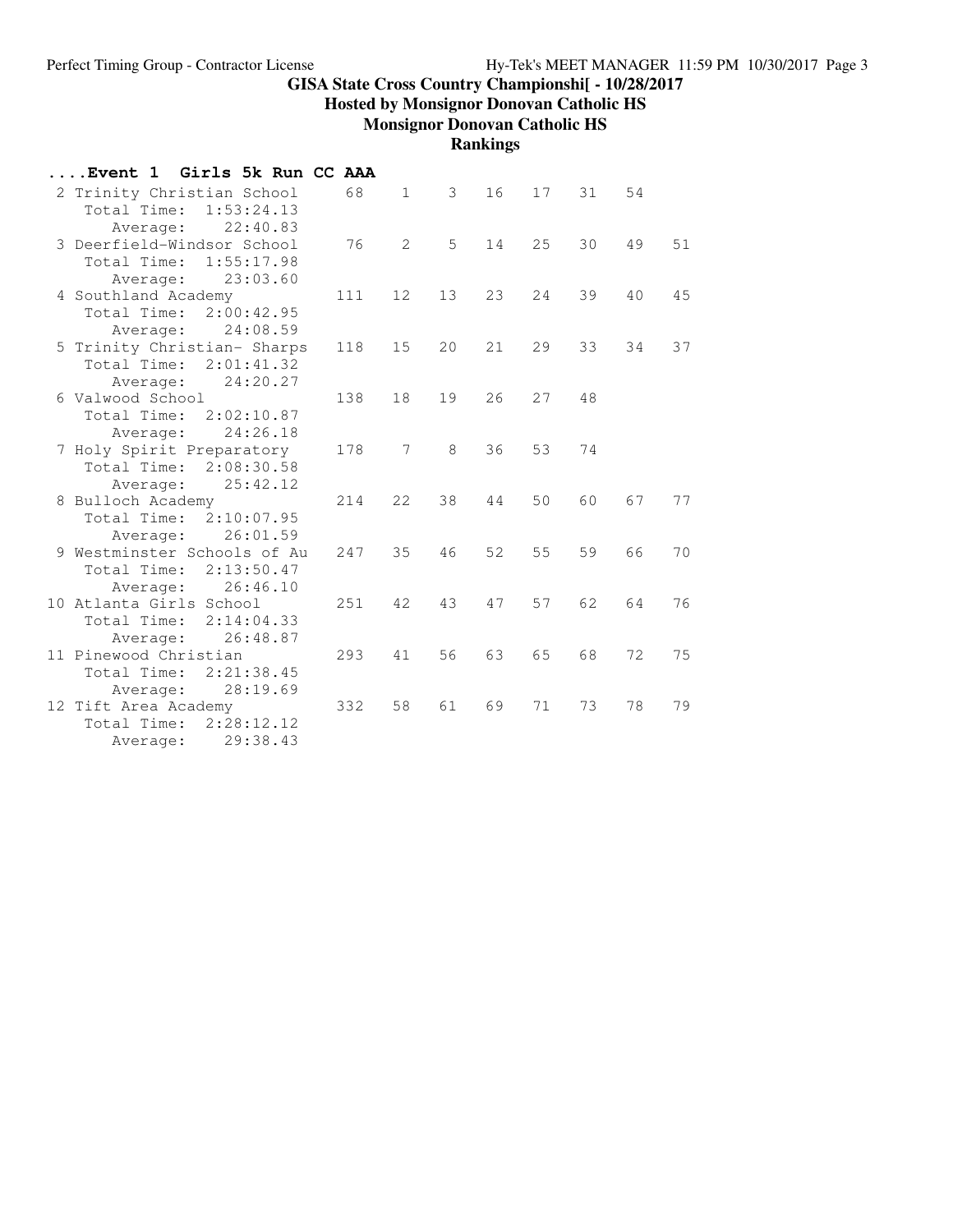**Hosted by Monsignor Donovan Catholic HS**

# **Monsignor Donovan Catholic HS**

#### **Rankings**

## **Event 3 Boys 5k Run CC AAA**

| Name                                                   | Year School                        |                      | Finals Points   |
|--------------------------------------------------------|------------------------------------|----------------------|-----------------|
| -==================================<br>1 McLeod, Jacob | Trinity Chri                       | i======<br>16:20.47  | 1               |
| 2 Holland, Quillian                                    | Trinity Chri                       | 16:54.11             | $\overline{2}$  |
| 3 Troyer, Hans                                         | Trinity Chri                       | 17:32.25             | 3               |
| 4 Collier, Jack                                        | Augusta Prep                       | 18:06.67             | $\overline{4}$  |
| 5 Merritt, Ethan                                       | Deerfield-Wi                       | 18:10.28             | 5               |
| 6 Hill, Porter                                         | Deerfield-Wi                       | 18:16.76             | 6               |
| 7 Bertram, Collin                                      | Augusta Prep                       | 18:39.48             | $7\phantom{.0}$ |
| 8 Farmer, Trey                                         | Augusta Prep                       | 18:49.46             | $\,8\,$         |
| 9 Brar, Jaskaran                                       | John Milledg                       | 18:51.02             | 9               |
| 10 Granade, Adam                                       | Trinity Chri                       | 18:51.26             | 10              |
| 11 Churchill, Andrew                                   | Holy Spirit                        | 18:54.43             | 11              |
| 12 Schmacht, Alex                                      | Augusta Prep                       | 18:56.11             | 12              |
| 13 Richardson, Jacob                                   | Trinity Chri                       | 19:09.29             | 13              |
| 14 Freeman, David                                      | Trinity Chri                       | 19:13.25             | 14              |
| 15 Schmacht, Colin                                     | Augusta Prep                       | 19:13.74             | 15              |
| 16 Ford, Graham                                        | Deerfield-Wi                       | 19:16.17             | 16              |
| 17 Lord, Koby                                          | The Heritage School                | 19:17.52             | 17              |
| 18 Buntin, Courtland                                   | Deerfield-Wi                       | 19:45.45             | 18              |
| 19 Grotz, Kyler                                        | Augusta Prep                       | 19:48.12             | 19              |
| 20 Hodson, Avery                                       | Unattached                         | 19:57.45             |                 |
| 21 Lott, Dalton                                        | Augusta Prep                       | 20:04.98             | 20              |
| 22 Casillas, Angel                                     | Holy Spirit                        | 20:06.10             | 21              |
| 23 Prestwood, Marcus                                   | John Milledg                       | 20:11.49             | 22              |
| 24 Torbert, Gray                                       | Southland Academy                  | 20:20.86             | 23              |
| 25 Aycock, Adam                                        | Trinity Chri                       | 20:32.62             | 24              |
| 26 Swindell, Brantley                                  | Pinewood Christian                 | 20:35.64             | 25              |
| 27 Blenk, Parker                                       | John Milledg                       | 20:37.01             | 26              |
| 28 Lopez, Alejandro                                    | Holy Spirit                        | 20:39.85             | 27              |
| 29 Samuels, Kyle                                       | Bulloch Academy                    | 20:42.06             | 28              |
| 30 Bennett, Ford                                       | Deerfield-Wi                       | 20:46.59             | 29              |
| 31 McDonel, Patrick                                    | John Milledg                       | 20:46.63             | 30              |
| 32 Powell, Riley                                       | Dominion Christian                 | 20:47.93             | 31              |
| 33 Griffin, Drew                                       | Deerfield-Wi                       | 20:56.16             | 32              |
| 34 Cook, Samuel                                        | Tift Area Academy                  | 21:05.04             | 33              |
| 35 Dunn, Redt                                          | John Milledg<br>Dominion Christian | 21:09.77             | 34              |
| 36 Beckford, Bobby                                     |                                    | 21:14.15             | 35              |
| 37 Gibbs, Nolan                                        | Holy Spirit                        | 21:19.59             | 36              |
| 38 Sammons, Brynn                                      | Deerfield-Wi                       | 21:20.83             | 37              |
| 39 Roberts, Jackson                                    | John Milledg                       | 21:23.31<br>21:23.51 | 38<br>39        |
| 40 Foster, Max<br>41 McCartney, Luke                   | Southland Academy<br>Westminster   | 21:23.84             | 40              |
| 42 Fortson, Nate                                       | Tift Area Academy                  | 21:30.52             | 41              |
| 43 Talton, Alex                                        | Tift Area Academy                  | 21:46.96             | 42              |
| 44 Freeman, Michael                                    | Trinity Chri                       | 21:49.98             | 43              |
| 45 Samson, Layson                                      | Trinity Chri                       | 21:55.13             | 44              |
| 46 Duffie, Jonathan                                    | Edmund Burke                       | 21:56.72             |                 |
| 47 saussy, jack                                        | Brookwood School                   | 21:58.93             | 45              |
| 48 Anderson, Scott                                     | Trinity Chri                       | 21:58.98             | 46              |
| 49 Stewart, Colson                                     | Tift Area Academy                  | 22:05.45             | 47              |
| 50 Cowan, Ty                                           | Tift Area Academy                  | 22:05.94             | 48              |
| 51 Holloway, Jake                                      | Gatewood Schools                   | 22:09.46             | 49              |
|                                                        |                                    |                      |                 |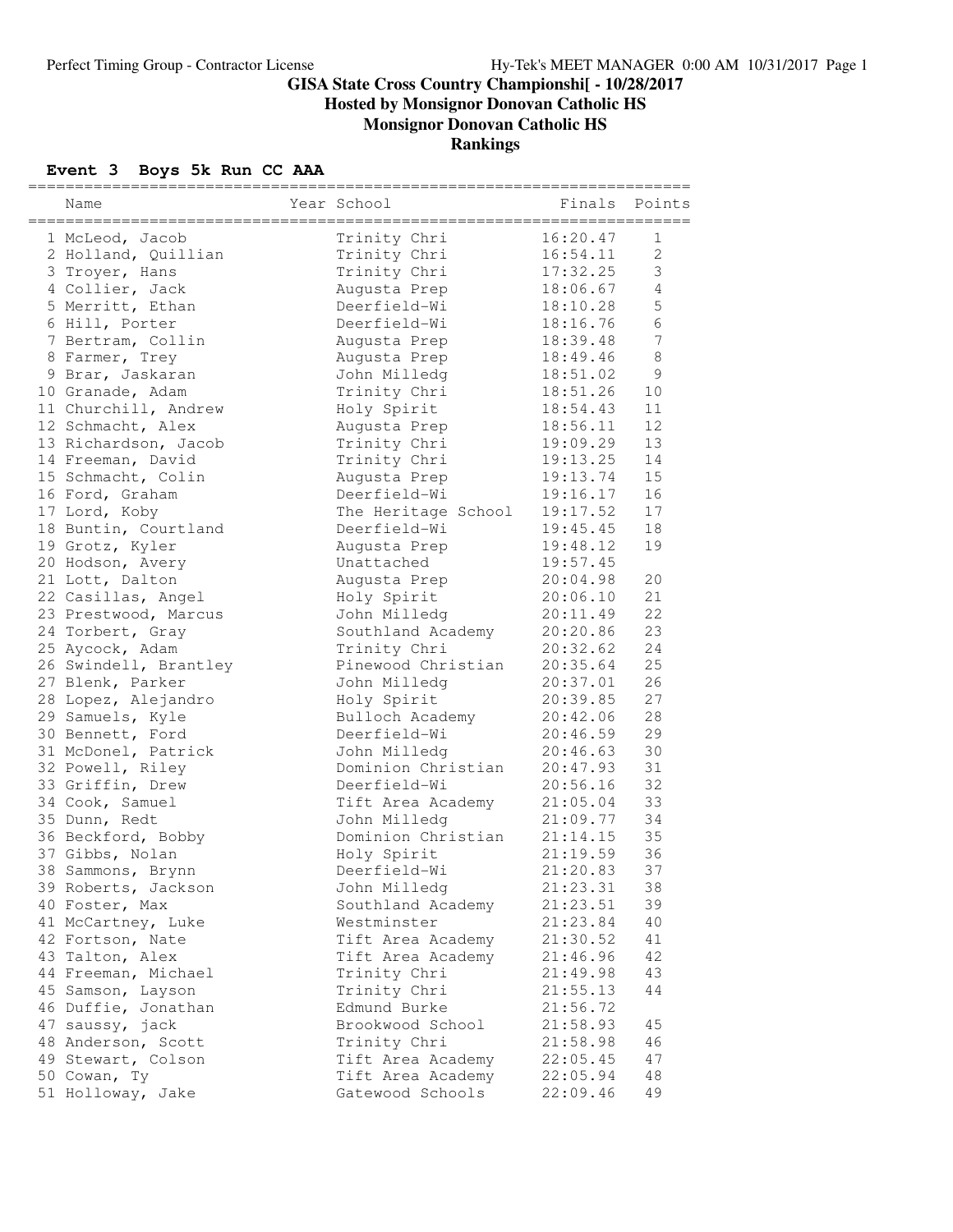**Hosted by Monsignor Donovan Catholic HS**

**Monsignor Donovan Catholic HS**

#### **Rankings**

## **....Event 3 Boys 5k Run CC AAA**

| 52 Wall, Charles           | The Heritage School       | 22:11.91 | 50 |
|----------------------------|---------------------------|----------|----|
| 53 Poulakis, George        | Frederica Academy         | 22:15.04 |    |
| 54 Gmeiner, Christopher    | The Heritage School       | 22:20.43 | 51 |
| 55 Case, Caleb             | Westminster               | 22:21.78 | 52 |
| 56 Schneider, Ethan        | Dominion Christian        | 22:22.41 | 53 |
| 57 Olson, Joshua           | Trinity Chri              | 22:22.91 | 54 |
| 58 Nesmith, Shay           | John Milledg              | 22:29.79 | 55 |
| 59 Roland, Gabe            | Southland Academy         | 22:38.61 | 56 |
| 60 Coburn, Jack            | Bulloch Academy           | 22:43.07 | 57 |
| 61 Mata, Alejandro         | Holy Spirit               | 22:43.17 | 58 |
| 62 Lawrence, Ean           | The Heritage School       | 22:49.34 | 59 |
| 63 Turner, Reed            | Tift Area Academy         | 22:55.00 | 60 |
| 64 Anderson, Zach          | Frederica Academy         | 22:58.33 |    |
| 65 Belding, Hayden         | Pinewood Christian        | 23:02.40 | 61 |
| 66 Strickland, Nicholas    | Pinewood Christian        | 23:03.29 | 62 |
| 67 whitfield, wyatt        | Brookwood School          | 23:03.49 | 63 |
| 68 Butler, Grant           | Dominion Christian        | 23:12.19 | 64 |
| 69 Paulk, Thomas           | Westminster               | 23:22.13 | 65 |
| 70 Williamson, Sam         | Westminster               | 23:30.23 | 66 |
| 71 Johnson, Tate           | Bulloch Academy           | 23:33.55 | 67 |
| 72 Elle, Ben               | Dominion Christian        | 23:38.05 | 68 |
| 73 porter, will            | Brookwood School          | 23:54.44 | 69 |
| 74 Bush, Charles           | Dominion Christian        | 23:55.26 | 70 |
|                            | The Heritage School       | 23:59.52 | 71 |
| 75 Barber, Jim             |                           |          | 72 |
| 76 lauderdale, Zachary     | Brookwood School          | 23:59.68 |    |
| 77 Morgan, Kason           | Trinity Chri              | 24:11.09 | 73 |
| 78 Scott, Nathan           | Pinewood Christian        | 24:15.43 | 74 |
| 79 McBrayer, Ethan         | Tift Area Academy         | 24:16.71 | 75 |
| 80 Spencer, Matthew        | Holy Spirit               | 24:22.90 | 76 |
| 81 Mendez, Gus             | Gatewood Schools          | 24:24.37 | 77 |
| 82 Lyons, Aaron            | Pinewood Christian        | 24:26.77 | 78 |
| 83 Zhao, Mike              | Westminster               | 24:53.35 | 79 |
| 84 Lewis, Sam              | The Heritage School       | 24:53.38 | 80 |
| 85 Bertany, Michael        | Holy Spirit               | 25:04.00 | 81 |
| 86 Bell, Harrison          | Southland Academy         | 25:09.48 | 82 |
| 87 Collins, William        | Pinewood Christian        | 25:25.14 | 83 |
| 88 Rouke, Haden            | Westminster               | 25:39.79 | 84 |
| 89 Williams, Addy          | The Heritage School       | 26:15.67 | 85 |
| 90 Thompson, Lane          | Bulloch Academy           | 27:00.59 | 86 |
| 91 Griner, Andrew          | Gatewood Schools 27:07.10 |          | 87 |
| 92 Nguyen, Alex            | Bulloch Academy           | 27:18.71 | 88 |
| 93 Calcutt, Zachary        | Southland Academy         | 27:51.73 | 89 |
| 94 Phillips, Jackson       | Gatewood Schools          | 28:14.58 | 90 |
| 95 Van de Planque, William | Gatewood Schools          | 28:14.78 | 91 |
| 96 Schneider, Jack         | Gatewood Schools          | 28:18.48 | 92 |
| 97 Jones, Marshall         | Brookwood School          | 28:32.14 | 93 |
| 98 Kane, Justin            | Bulloch Academy           | 28:32.60 | 94 |
| 99 Brown, Preston          | Gatewood Schools          | 29:17.35 | 95 |
| 100 Beverly, Franklin      | Brookwood School          | 29:17.89 | 96 |
| 101 West, Malachi          | Dominion Christian        | 29:52.64 | 97 |
| 102 Newmann, Trenton       | Brookwood School          | 31:05.51 | 98 |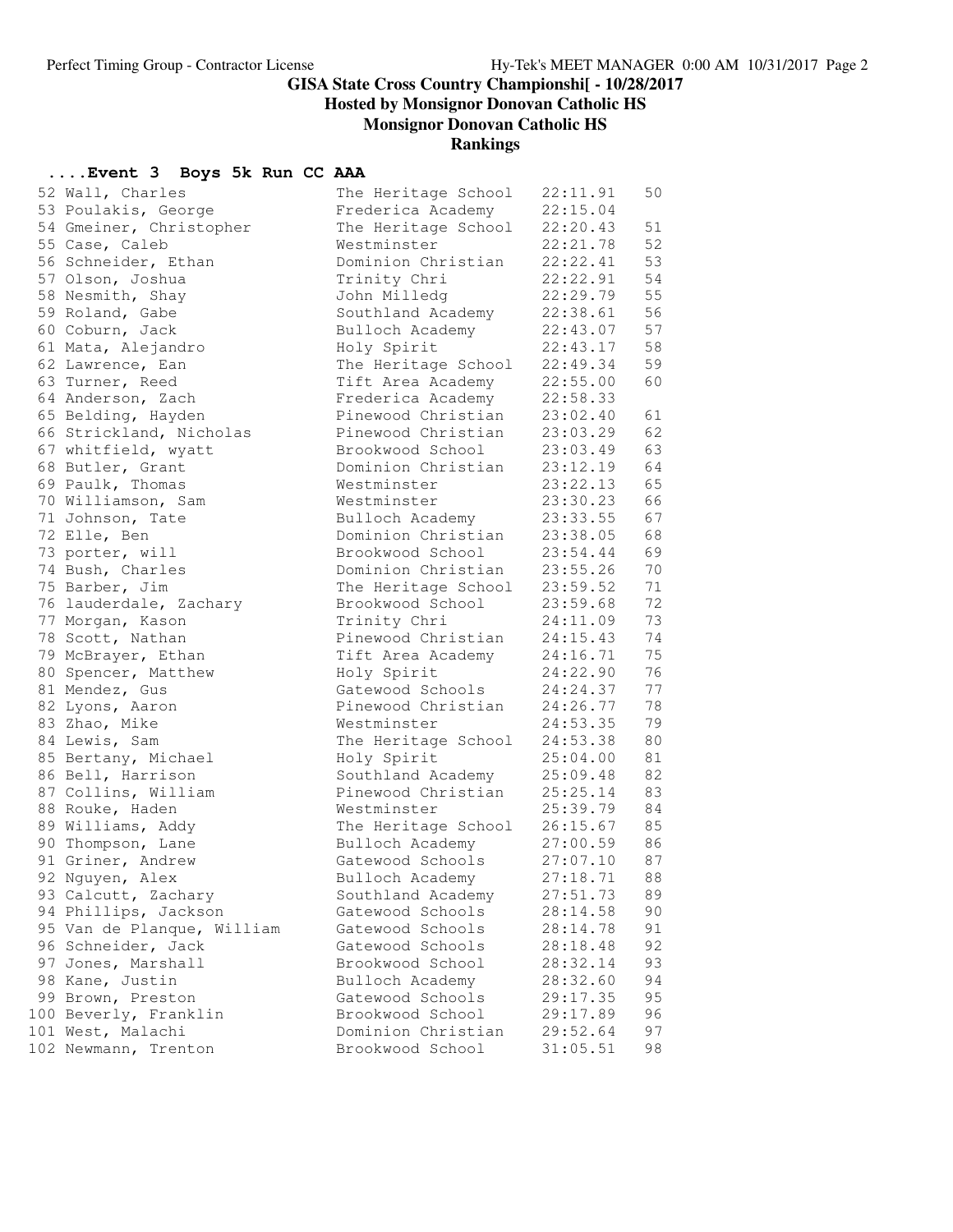**Hosted by Monsignor Donovan Catholic HS**

**Monsignor Donovan Catholic HS**

#### **Rankings**

## **....Event 3 Boys 5k Run CC AAA**

|                                                                                   |       | Team Scores        |       |    |    |    |      |      |    |  |
|-----------------------------------------------------------------------------------|-------|--------------------|-------|----|----|----|------|------|----|--|
| Rank Team<br>======================                                               | Total | 1<br>============= | 2     | 3  | 4  | 5  | $*6$ | $*7$ | *8 |  |
| 1 Augusta Prep<br>Total Time:<br>1:33:45.46<br>Average:<br>18:45.10               | 46    | 4                  | 7     | 8  | 12 | 15 | 19   | 20   |    |  |
| 2 Trinity Christian- Sharps<br>Total Time:<br>1:35:18.67<br>Average:<br>19:03.74  | 64    | 3                  | 10    | 13 | 14 | 24 | 43   | 54   |    |  |
| 3 Deerfield-Windsor School<br>Total Time:<br>1:36:15.25<br>19:15.05<br>Average:   | 74    | 5                  | $6\,$ | 16 | 18 | 29 | 32   | 37   |    |  |
| 4 John Milledge Academy<br>Total Time:<br>1:41:35.92<br>20:19.19<br>Average:      | 121   | 9                  | 22    | 26 | 30 | 34 | 38   | 55   |    |  |
| 5 Holy Spirit Preparatory<br>Total Time:<br>1:43:43.14<br>Average:<br>20:44.63    | 153   | 11                 | 21    | 27 | 36 | 58 | 76   | 81   |    |  |
| 6 Trinity Christian School<br>Total Time:<br>1:41:19.78<br>20:15.96<br>Average:   | 166   | $\mathbf 1$        | 2     | 44 | 46 | 73 |      |      |    |  |
| 7 Tift Area Academy<br>Total Time:<br>1:48:33.91<br>21:42.79<br>Average:          | 211   | 33                 | 41    | 42 | 47 | 48 | 60   | 75   |    |  |
| 8 The Heritage School<br>Total Time:<br>1:50:38.72<br>22:07.75<br>Average:        | 248   | 17                 | 50    | 51 | 59 | 71 | 80   | 85   |    |  |
| 9 Dominion Christian<br>Total Time:<br>1:51:14.73<br>22:14.95<br>Average:         | 251   | 31                 | 35    | 53 | 64 | 68 | 70   | 97   |    |  |
| 10 Southland Academy<br>1:57:24.19<br>Total Time:<br>23:28.84<br>Average:         | 289   | 23                 | 39    | 56 | 82 | 89 |      |      |    |  |
| 11 Pinewood Christian<br>Total Time:<br>1:55:23.53<br>23:04.71<br>Average:        | 300   | 25                 | 61    | 62 | 74 | 78 | 83   |      |    |  |
| 12 Westminster Schools of Au<br>Total Time:<br>1:55:31.33<br>23:06.27<br>Average: | 302   | 40                 | 52    | 65 | 66 | 79 | 84   |      |    |  |
| 13 Bulloch Academy<br>Total Time:<br>2:01:17.98<br>Average:<br>24:15.60           | 326   | 28                 | 57    | 67 | 86 | 88 | 94   |      |    |  |
| 14 Brookwood School<br>Total Time:<br>2:01:28.68<br>24:17.74<br>Average:          | 342   | 45                 | 63    | 69 | 72 | 93 | 96   | 98   |    |  |